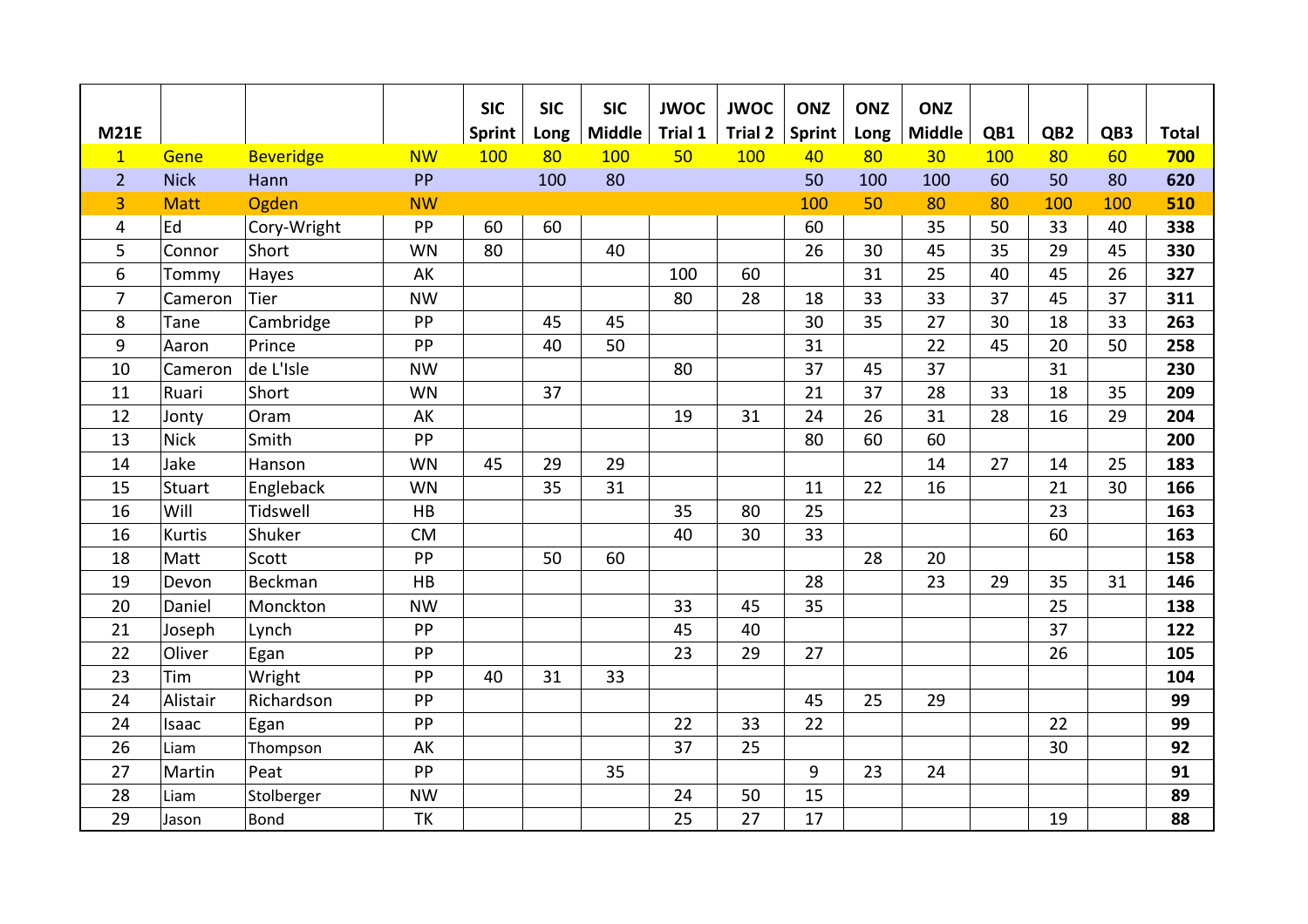|             |              |            |           | <b>SIC</b> | <b>SIC</b> | <b>SIC</b>    | <b>JWOC</b> | <b>JWOC</b>    | <b>ONZ</b>     | <b>ONZ</b> | <b>ONZ</b>    |     |                 |     |              |
|-------------|--------------|------------|-----------|------------|------------|---------------|-------------|----------------|----------------|------------|---------------|-----|-----------------|-----|--------------|
| <b>M21E</b> |              |            |           | Sprint     | Long       | <b>Middle</b> | Trial 1     | <b>Trial 2</b> | Sprint         | Long       | <b>Middle</b> | QB1 | QB <sub>2</sub> | QB3 | <b>Total</b> |
| 30          | Chris        | Forne      | PP        |            |            |               |             |                |                | 40         | 40            |     |                 |     | 80           |
| 31          | Thomas       | Spencer    | TK        |            |            |               |             |                | 29             | 29         | 18            |     |                 |     | 76           |
| 31          | Connor       | Cleary     | PP        |            |            |               | 28          | 35             |                |            |               |     | 13              |     | 76           |
| 33          | Max          | Griffiths  | <b>NW</b> |            |            |               | 31          |                | 20             |            |               |     | 24              |     | 75           |
| 34          | Duncan       | Morrison   | HB        |            |            |               |             |                |                |            |               | 31  | 15              | 27  | 73           |
| 35          | Theo         | Wordsworth | NL        |            | 33         | 37            |             |                |                |            |               |     |                 |     | 70           |
| 36          | Ronan        | Lee        | HB        |            |            |               | 30          | 21             | 17             |            |               |     |                 |     | 68           |
| 36          | Ryan         | Williams   | AK        |            |            |               | 26          | 37             | 5              |            |               |     |                 |     | 68           |
| 38          | Stephen      | Harding    | PP        |            |            |               | 27          |                | 10             |            |               |     | 28              |     | 65           |
| 39          | Karl         | Dravitzki  | TK        |            |            |               |             |                | 14             |            | 50            |     |                 |     | 64           |
| 40          | Patrick      | Hayes      | AK        |            |            |               | 29          | 19             | 13             |            |               |     |                 |     | 61           |
| 40          | Matt         | Bixley     | PP        |            | 30         | 30            |             |                |                |            |               |     |                 |     | 60           |
| 42          | Callum       | Hill       | <b>NW</b> |            |            |               |             |                | 6              | 27         | 26            |     |                 |     | 59           |
| 43          | Tom          | Harding    | PP        |            |            |               | 19          | 26             | 12             |            |               |     |                 |     | 57           |
| 44          | Scott        | Smith      | PP        |            |            |               |             |                | 24             |            |               |     | 27              |     | 51           |
| 45          | Bill         | Edwards    | HV        | 50         |            |               |             |                |                |            |               |     |                 |     | 50           |
| 46          | Felix        | Williamson | <b>WN</b> |            |            |               | 21          | 22             |                |            |               |     |                 |     | 43           |
| 47          | Stephen      | Smith      | <b>DN</b> |            |            |               |             |                | 4              | 24         | 15            |     |                 |     | 43           |
| 48          | Oliver       | Edwards    | HV        |            |            |               | 15          | 24             |                |            |               |     |                 |     | 39           |
| 49          | Kieran       | Edwards    | HV        |            |            |               | 16          | 20             |                |            |               |     |                 |     | 36           |
| 50          | Campbell     | Syme       | AK        |            |            |               | 17          | 18             |                |            |               |     |                 |     | 35           |
| 51          | Caspar       | Harmar     | <b>WN</b> |            |            |               |             |                |                |            |               | 26  | 8               |     | 34           |
| 52          | <b>Brent</b> | Edwards    | <b>NL</b> |            |            |               |             |                | $\overline{7}$ |            | 21            |     |                 |     | 28           |
| 52          | Jamie        | Stewart    | HV        |            |            |               |             |                |                |            |               |     |                 | 28  | 28           |
| 54          | Tim          | Farrant    | PP        |            |            |               |             |                | 8              |            | 17            |     |                 |     | 25           |
| 55          | Adam         | Bateman    | AK        |            |            |               |             | 23             |                |            |               |     |                 |     | 23           |
| 55          | Michael      | Smithson   | PP        |            |            |               |             |                | 4              |            | 19            |     |                 |     | 23           |
| 57          | Dougal       | Shepherd   | PP        |            |            |               | 20          |                | $\mathbf{1}$   |            |               |     |                 |     | 21           |
| 58          | Patrick      | Higgins    | <b>NO</b> |            |            |               |             |                | 20             |            |               |     |                 |     | 20           |